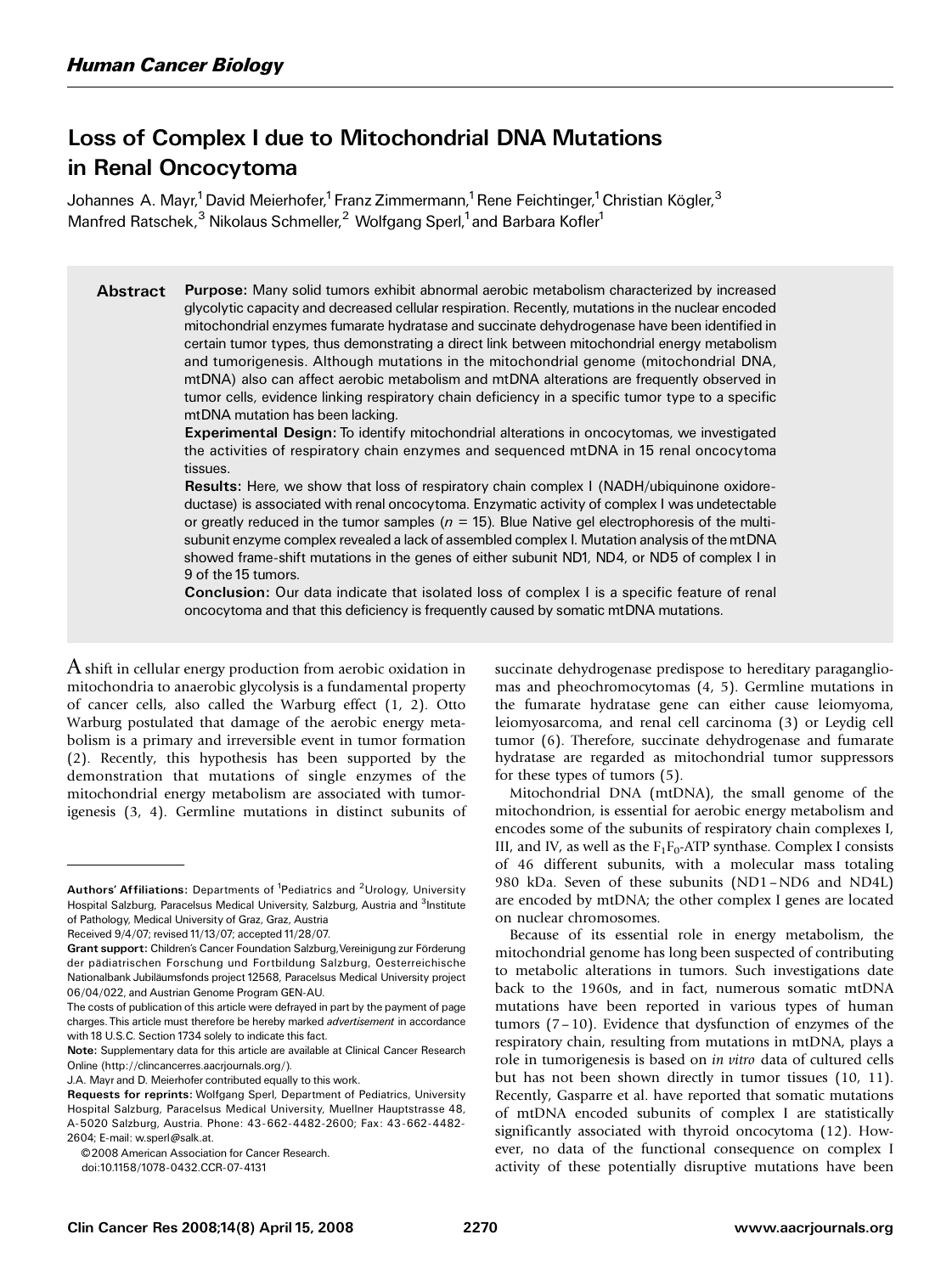presented (12). No other direct association of somatic mtDNA mutations with a distinct tumor type and pathophysiology has been published thus far (5, 13).

Renal oncocytomas are usually benign tumors accounting for  $\sim$  5% of all renal cell neoplasias. A characteristic feature of oncocytomas is the accumulation of a large number of mitochondria (14). This hyperproliferation of mitochondria was first found in thyroid tumors (Hürthle cell carcinoma) and was called an oxyphilic change in the cells. Oxyphilic tumors are also known for various other organs; however, the cause of the hyperproliferation of mitochondria is unknown. In analogy to other known defects of the mitochondrial energy metabolism, a compensatory feedback mechanism leading to proliferation of this organelle has been proposed (15).

Previous studies using restriction length polymorphism analysis have provided contradictory data on mtDNA alterations in renal oncocytomas (16 – 18), although to our knowledge a systematic search for mutations in the mitochondrial genome has not been reported. Thus, proof of a direct association of mtDNA mutations, biochemistry, and tumorigenesis has been lacking. To elucidate the cause of the mitochondrial alterations in oncocytomas, we investigated the activities of respiratory chain enzymes and screened for mtDNA mutations in renal oncocytomas.

## Materials and Methods

Patients. Fifteen renal oncocytoma tissue samples (mean age 61.5 y, range 29-77 y; 66% male) were obtained from the Biobank of the Medical University of Graz and Department of Urology, University Hospital Salzburg. All tissues were frozen and stored in liquid nitrogen within 20 min after surgery. Tumor cell content and cellular composition of samples were evaluated using H&E-stained frozen sections. Corresponding unaffected kidney tissue was available from patients 6, 8, 12, 13, 14, and 15. In addition, 14 age-matched nonneoblastic kidney samples (mean age 61.8 y, range 35-74 y; 60% male) were included as controls for enzymatic measurements (19). The study was approved by the ethical committee of Medical University of Graz.

Spectrophotometric detection of enzyme activities. Renal oncocytoma and control kidney tissues (20-100 mg) were homogenized with a tissue disintegrator (Ultraturrax, IKA) in extraction buffer [20 mmol/L Tris-HCl (pH 7.6), 250 mmol/L sucrose, 40 mmol/L KCl, 2 mmol/L EGTA] and finally homogenized with a motor-driven Teflon-glass homogenizer (Potter S, Sartorius). The homogenate was centrifuged at 600  $\times$  g for 10 min at 4 °C. The postnuclear supernatant containing the mitochondrial fraction was used for measurement of enzyme activities, Blue Native PAGE (BN-PAGE) and immunoblot analysis. The rotenone-sensitive complex I activity was measured spectrophotometrically as NADH/decylubiquinone oxidoreductase at 340 nm (20). The enzyme activities of citrate synthase, complex IV (ferrocytochrome c/oxygen oxidoreductase), and the oligomycin-sensitive ATPase activity of the  $F_1F_0$  ATP synthase were determined as reported previously (19).

BN-PAGE and immunoblot analysis. Solubilized mitochondrial membranes were prepared from post nuclear supernatant (30 µg protein) of kidney and oncocytoma tissues, as described previously (21). Briefly, post nuclear supernatants were sedimented by centrifugation at 13,000  $\times$  g for 15 min. Membranes were solubilized with 1.5% laurylmaltoside for 15 min and centrifuged for 20 min at 13,000  $\times$  g. Solubilized membranes were loaded on a 5% to 13% polyacrylamide gradient gel and separated electrophoretically. The in-gel activity assay of complex I and cytochrome  $c$  oxidase were done as previously described (22).

For immunoblot analysis, membrane preparations were separated by BN-PAGE (5-13%) and blotted onto polyvinylidene difluoride membrane (Hybond-P, GE Healthcare) using a CAPS buffer [10 mmol/L 3-[cyclohexylamino]-1-propane sulfonic acid (pH 11), 10% methanol]. The membrane was washed in 100% methanol for 2 min and blocked for 1 h at room temperature in 5% fat-free milk powder dissolved in TBS. The primary antibody, diluted in 1% milk powder-TBS, was added overnight at  $4^{\circ}$ C. The following primary antibody dilutions were used: complex I subunit NDUFA9 monoclonal antibody (1:480; MitoSciences) and complex V subunit  $\alpha$  monoclonal antibody (1:100,000; MitoSciences). After extensive washing, blots were incubated for 2 h with antimouse IgG POD-labeled antibody (Lumi-Light<sup>Plus</sup> Western blotting kit, Roche) diluted 1:400. Detection was carried out with Lumi-Light<sup>PLUS</sup> POD substrate (Roche). After detection of complex I subunit NDUFA9, the polyvinylidene difluoride membrane was washed twice in stripping buffer [25 mmol/L Glycin-HCl (pH 2), 2% SDS] for 10 min, and a subsequent immunodetection with complex V subunit  $\alpha$  antibody was done as described above.

mtDNA analysis. DNA was isolated from tissues by proteinase K digestion followed by phenol/chloroform extraction. The mtDNA of ND and tRNA genes was amplified using overlapping PCR fragments (23). All samples were sequenced using a GenomeLab SNP-Primer Extension kit (Beckman Coulter). Mutations were analyzed with the Beckman software investigator. Exact positions of mutations and amino acid changes were defined with the mitoAnalyzer tool (MitoAnalyzer  $(2000)^4$ , using the mtDNA Genbank sequence J01415.1 as reference.

Determination of mutational load of the A3243G mutation. The percentage of mutational load was quantified by densitometry of ethidium bromide – stained agarose gels, as described previously (24).

## Results

Enzymatic and immunoblot analyses of the respiratory chain in renal oncocytomas. The enzyme activities of complexes I, IV, and V of the respiratory chain, which consist of mitochondrial and nuclear encoded subunits, and citrate synthase, an enzyme of the Krebs cycle, were investigated in postnuclear supernatants from 15 oncocytoma tissues. Activities of complexes IV and V, as well as citrate synthase in the oncocytomas, were found to be increased 3-fold to 7-fold, compared with unaffected kidney cortex samples (Fig. 1; Table 1). In striking contrast, the activity of complex I was below the detection limit of <3 nmol/min/mg protein in eight oncocytomas (Fig. 1; Table 1). The other samples showed a residual activity of complex I of <25% compared with kidney control samples (Table 1). If the samples showing residual complex I activity are compared with the activity of citrate synthase, a marker enzyme of mitochondrial energy metabolism (25), the relative enzyme activity of complex I, is <5% compared with normal kidney. This striking reduction of complex I activity was also found by activity-staining of BN-PAGE (Fig. 2A and Supplementary Fig. S1). None of the tumor samples showed any detectable activity compared with their corresponding tumor tissue. Activity-staining of cytochrome  $c$  oxidase underlines the upregulation of complex IV in renal oncocytoma as measured photometrically (Fig. 2B).

Immunoblot analysis of BN-PAGE samples revealed lack of assembled complex I (Fig. 2C) in the tumor tissues, whereas staining of the same blot with complex V antibodies reflects the high enzyme activity of this complex measured photometrically (Fig. 2D).

<sup>4</sup> http://www.cstl.nist.gov/biotech/strbase/mitoanalyzer.html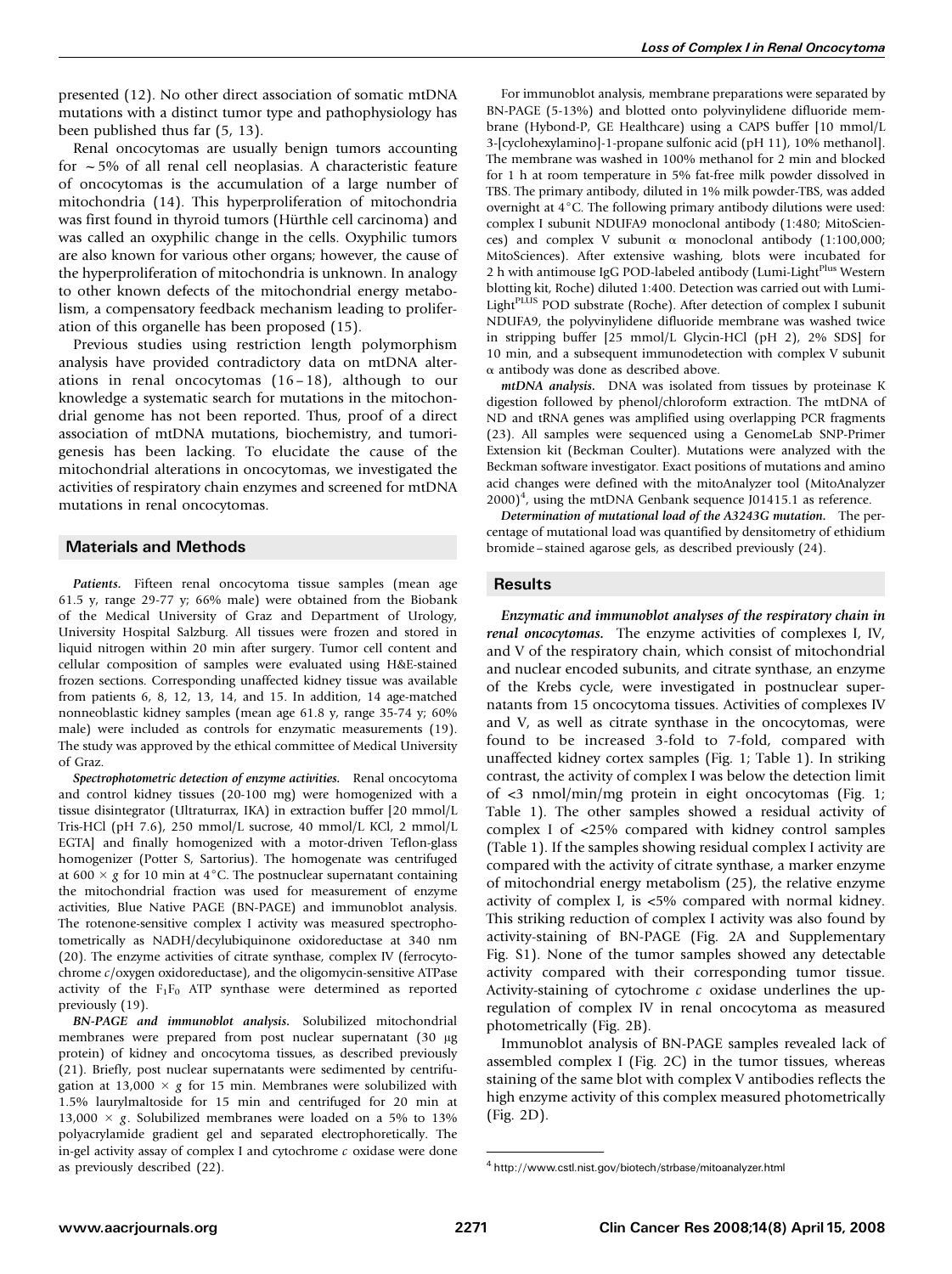

Fig. 1. Enzyme activities (nmol/min/mg protein) of complex I (CI), complex IV (CIV), complexV (CV), and citrate synthase (CS) in oncocytomas were compared with renal kidney cortex of controls. A, in contrast to the normal kidney tissues  $(n = 20)$ , complex I enzyme activity in oncocytoma tissues  $(n = 15)$  was found to be <11 nmol/min/mg protein. B, citrate synthase enzyme activity of oncocytomas was significantly increased compared with controls ( $P$  < 0.0001). Complex IV  $(C; P = 0.0014)$  and complex V (D;  $P = 0.0002$ ) enzyme activities of oncocytomas were also higher than in controls. For the measurement of complexV enzyme activity, only tumors of 11 patients were available. An unpaired  $t$  test was used for statistical analysis.

Mutation analysis of the mtDNA in renal oncocytomas. To elucidate the genetic basis for the loss of complex I, we sequenced all seven mitochondrially encoded complex I genes and noticed frame-shift mutations in either the ND1, ND4 or ND5 gene in 9 of the 15 tumors with no detectable wild-type

mtDNA (Table 1; Fig. 3). Insertion of a cytosine residue into a stretch of six cytosines at mtDNA positions 3566 to 3571 was detected in the ND1 gene in tumor tissues of cases 1, 2, and 14 (Table 1). In case 3, a deletion of one cytosine in the same polycytosine stretch was identified. All four of these mutations cause termination of translation in the first third of the protein. In case 4, we noticed an insertion of a cytosine residue in a stretch of six cytosines at positions 10947 to 10952 of the ND4 gene. This insertion causes a frame-shift and creates a stop codon  $\sim$  150 bp downstream, which results in a truncated ND4 protein. In cases 5 and 6, deletions of one adenine in a stretch of seven adenine residues (11032-11038) were found, which results in premature termination of translation of ND4. Two other insertion mutations—in cases 7 and 8—affect the same stretch of six cytosine residues (12385-12390) of the ND5 gene. In case 7, an insertion of one thymine directly before the homopolymeric sequence was identified; in case 8, an extra cytosine was added to the polycytosine run. Both of these frame-shift mutations create a stop codon within the first 10% of the ND5 gene. Remarkably, tissue 7 and tissue 1 originate from the same patient with two independent oncocytomas. Oncocytoma number 7 was excised from the right kidney 18 months after oncocytoma number 1 was surgically removed from the left kidney. To exclude the possibility of sample mixup, we also sequenced the displacement loop of the mtDNA of these samples and found identical sequences in both, confirming that they are indeed derived from the same individual. The matching normal kidney cortex of cases 6, 8, and 14 revealed no preexisting mutation (Fig. 3). A leucine-to-proline substitution in the ND5 subunit caused by a transition mutation at nucleotide position 13493 was observed in case 9 (Table 1). The effect of this amino acid change on the structure of the ND5 subunit is not known, although the alteration could be severe enough to disrupt the catalytic activity of the entire complex. Finally, an A-to-G transition at position 3243 in the gene encoding tRNA<sup>Leu(UUR)</sup> was detected in case 13. RFLP analysis revealed >95% mutational load in the oncocytoma

**Table 1.** Enzymes activities and mtDNA mutations in renal oncocytomas and control kidneys

| Case                           |            | Complex I Citrate Synthase Complex IV Complex V |              |               | mtDNA<br>$mutation*$ | <b>Affected</b><br>genes | <b>Protein</b><br>change |
|--------------------------------|------------|-------------------------------------------------|--------------|---------------|----------------------|--------------------------|--------------------------|
|                                | $<$ 3      | 791                                             | 205          | 481           | 3571 3572insC        | ND <sub>1</sub>          | Leu89fs                  |
|                                | 4          | 1.656                                           | 1.393        | 107           | 3571 3572insC        | ND <sub>1</sub>          | Leu89fs                  |
|                                | $<$ 3      | 727                                             | 285          | n.d.          | 3571 del C           | ND <sub>1</sub>          | Leu89fs                  |
|                                | $<$ 3      | 316                                             | 336          | 1375          | 10952_10953insC      | ND4                      | Leu65fs                  |
|                                | $<$ 3      | 1.565                                           | 323          | 71            | 11038delA            | ND4                      | Lys93fs                  |
|                                | 5          | 684                                             | 632          | 359           | 11038delA            | ND4                      | Lys93fs                  |
|                                | $<$ 3      | 324                                             | 151          | 268           | 12384_12385insT      | ND <sub>5</sub>          | Pro17fs                  |
| 8                              | 4          | 1.184                                           | 298          | n.d.          | 12390_12391insC      | ND <sub>5</sub>          | Ile19fs                  |
| 9                              | $<$ 3      | 481                                             | 142          | 276           | T13493C              | ND5                      | Leu386Pro                |
| 10                             | $<$ 3      | 975                                             | 292          | n.d.          |                      |                          |                          |
| 11                             | $<$ 3      | 456                                             | 188          | n.d.          |                      |                          |                          |
| 12                             | 5          | 275                                             | 232          | 306           |                      |                          |                          |
| 13                             | 10         | 910                                             | 604          | 246           | A3243G               | tRNALeu(UUR)             |                          |
| 14                             | 5          | 638                                             | 461          | 399           | 3571 3572insC        | ND <sub>1</sub>          | Leu89fs                  |
| 15                             | 11         | 753                                             | 952          | 303           |                      |                          |                          |
| Oncocytoma, mean $\pm$ SD      | $3 \pm 1$  | 782 $\pm$ 109                                   | $433 \pm 89$ | $381 \pm 106$ |                      |                          |                          |
| Kidney, mean $\pm$ SD (n = 20) | 46 $\pm$ 5 | $111 \pm 9$                                     | $157 \pm 17$ | 56 $\pm$ 6    |                      |                          |                          |

NOTE: Enzyme activity (nmol/min/mg protein) of complex I, citrate synthase, complex IV, and complex V.

Abbreviation: n.d., not determined (lack of sample).

\*Positions of mutations refer to the mtDNA sequence Genbank accession number J01415.1.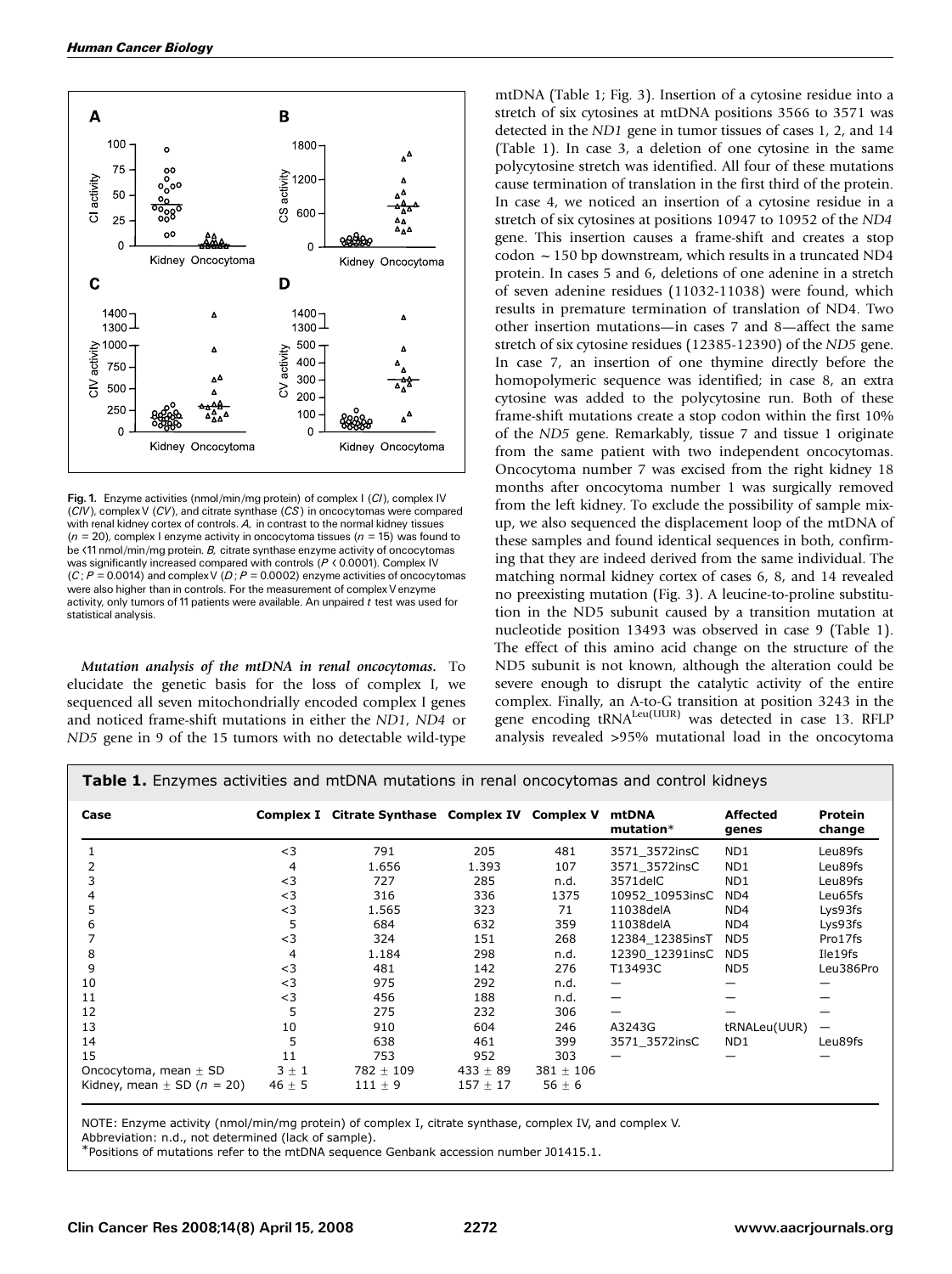

Fig. 2. BN-PAGE analysis of the complex I assembly in renal oncocytomas compared with normal kidney tissue. Mitochondrial membranes were isolated from kidney and oncocytoma tissues and subjected to one-dimensional BN-PAGE analysis. In-gel activity staining for complex I  $(A)$  and complex IV  $(B)$ . C, immunoblot analysis using an antibody directed against the nuclear encoded complex I subunit NDUFA9 of the same cases. D, immunoblot analysis after stripping the blot shown in C with an antibody directed against the nuclear encoded subunit  $\alpha$  of complex V. K, normal kidney; O, renal oncocytoma tissue; numbers refer to cases as summarized inTable 1. Full-length blots/gels are presented in Supplementary Fig. S1.

tissue, but the mutation was also detectable in the normal kidney tissue with a 20% mutational load (data not shown). Interestingly, the same mutation is a frequent cause of MELAS (mitochondrial myopathy, encephalomyopathy, lactic acidosis, and stroke-like episodes) syndrome. In the remaining four cases, screening of all mtDNA-encoded complex I and mitochondrial tRNA genes did not reveal any somatic mutation with pathogenic potential.

## **Discussion**

Here, we provide the first report that renal oncocytomas show a loss of complex I of the respiratory chain, which is frequently caused by mutations of the mtDNA. Somatic mutations of the mtDNA have been reported in a number of different tumor types (7, 8, 13). However, most of these mutations were silent without an apparent pathogenic potential and a role for mtDNA in tumor development has not been established yet (5). Recently, an association of somatic mtDNA mutations with the oncocytic phenotype of thyroid tumors has been reported (12). Two types of frame-shift mutations (3571\_3572insC; 11038delA) detected in thyroid oncocytomas have also been detected in the present study in renal oncocytoma tissues. Our data now provide also the functional consequence of these mutations by showing loss of enzyme activity and assembly of complex I.

We note that a previous study found an  $\sim$  50% reduction in complex I activity in renal oncocytomas (26). Residual complex I activity found in that study may have been due to contamination of investigated tumor tissues with normal kidney tissue and epithelial cells of vessels. To avoid such contamination, we validated cryostat sections of tumor tissues histologically before using adjacent sections for biochemical and genetic investigations. In addition to photometric measurement of complex I, we substantiated our findings by complex I activity-staining and immunoblot analysis of Blue Native gels.

The biochemical consequences of the A3243G mutation of case 13 are in agreement with the decreased activity of complex I reported in muscle biopsies and fibroblasts of patients carrying this mutation (27). The A3243G mutation might be sporadically associated with other tumor types because it was also detected in a colon cancer sample (28) and a renal cell carcinoma (24).

The frame-shift mutations detected in this study are predicted to cause termination of translation in the first third of the corresponding proteins. Similar mutations are known to affect not only the enzyme activity, but also the assembly of complex I (29), which is consistent with our biochemical and immunoblot data. Homopolymeric stretches (5-8-bp long) in mtDNA are known hotspots for base pair insertions and deletions (30). Interestingly, several of these mtDNA repeat mutations were reported in different tumors in earlier studies (Fig. 4). Because no respiratory chain activity measurements were reported in those tumors, it is difficult to evaluate the effect of those mutations on mitochondrial energy metabolism



Fig. 3. Sequence analysis of mtDNA-encoded complex I genes in oncocytomas and matched kidney tissues. A, in case 6, a homopolymeric stretch at positions 11032 to 11038 in the ND4 gene displayed seven adenine residues in the normal kidney tissue and six adenine residues in the oncocytoma tissue. B, a homopolymeric stretch of cytosines at positions 12385 to 12390 in the ND5 gene in case 8 showed six residues in the kidney cortex tissue and seven in the corresponding tumor tissue. C, sequence analysis of case 14 shows six cytosines at positions 3566 to 3571in the normal tissue and seven cytosines in the tumor tissue.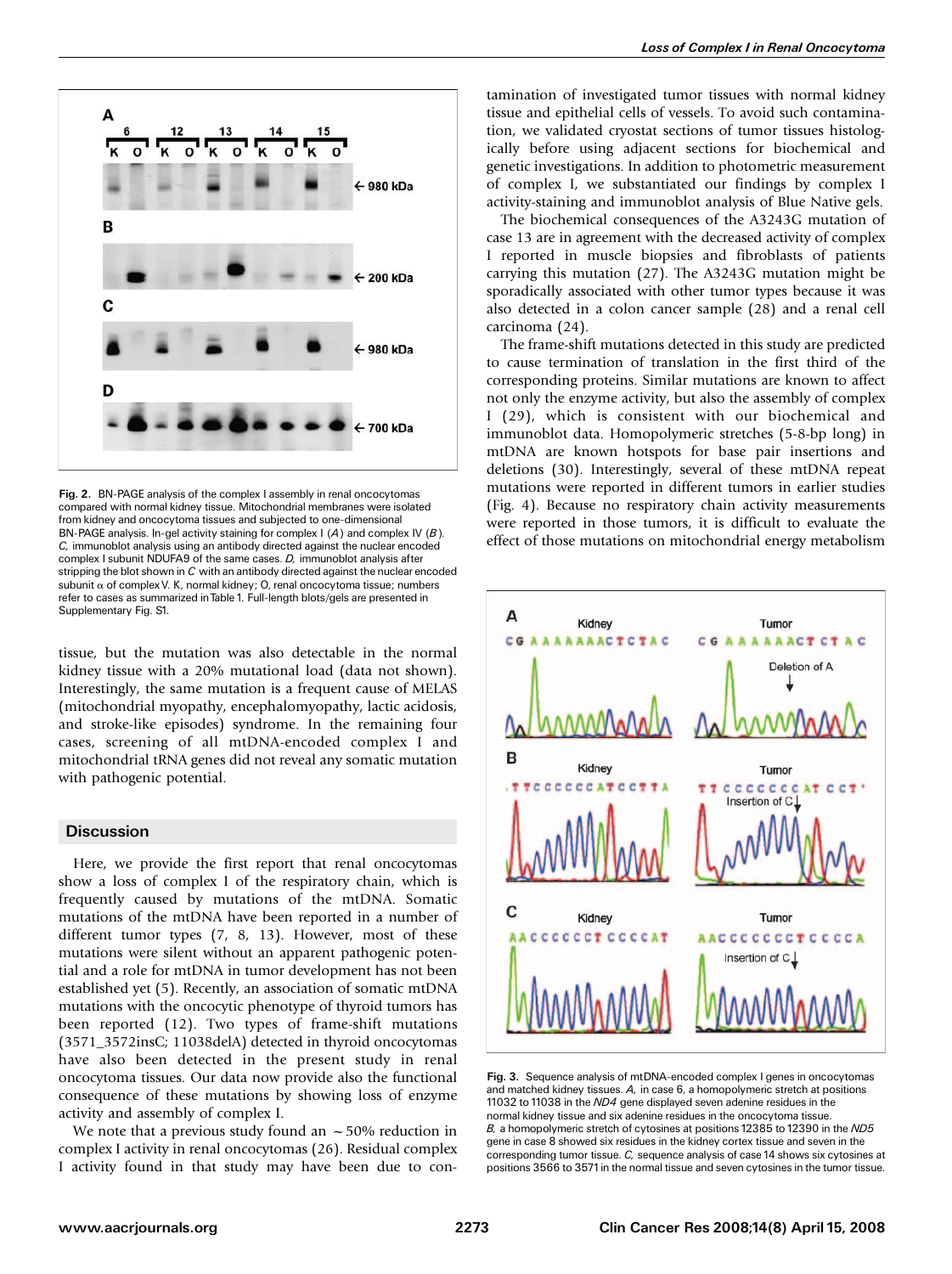

Fig. 4. Localization of homopolymeric six G-C and seven to eight A-T base pair repeats within the human mtDNA (reference sequence: Genbank J01415.1) and illustration of the sequence motifs where insertions or deletions were found in the investigated oncocytoma tissues. The motifs where mutations in these repeats have been reported previously are annotated as follows: (a) displacement loop  $(D-loop)$  (39-42), (b) displacement loop (39), (c) displacement loop (42), (d) ND1 (12, 43, this study cases 1-3, 14), (e) COX1 (43), (f) tRNA<sup>Ser(AGY)</sup> (44, 45), (g) COX3 (39), (h) COX3 (46), (i) ND4 (29, this study case 4), (j)  $NDA$  (12, this study cases 5-6), (k)  $NDA$  (47), (l) ND5 (43, this study cases 7-8), (m) ND5 (43, 47, 48),  $(n)$  ND5 (12).

and their role in tumorigenesis, especially in cases of high mutation load.

We hypothesize that the four oncocytomas in our study with no detected pathogenic mutations in mtDNA (cases 10-12 and 15; Table 1) may have mutations in 1 of the 39 known nuclear genes encoding complex I subunits or assembly factors (31). Loss of heterozygosity in combination with such a nuclear mutation would be expected to lead to impairment of complex I, and observations of frequent cytogenetic abnormalities in oncocytomas lend support to this idea (32).

Oncocytomas occasionally appear in both kidneys. Interestingly, in one such case, distinct cytogenetic backgrounds were found in each tumor (32). A similar case with two independent oncoytomas was included in our study, wherein oncocytomas were excised first from the left (case 1) and then from the right kidney (case 7) over an interval of 18 months. As in the aforementioned study (32), these tumors were distinct from each other, and they carried different frame-shift mutations in the mtDNA. We can only speculate as to whether the induction of these tumors is due to an environmental trigger or to a genetic predisposition in such patients.

Patients with Birt-Hogg-Dube syndrome have an increased incidence of renal tumors, including renal oncocytomas (33). However, a function for the BDH (folliculin) gene, which is thought to be responsible for this syndrome, has not yet been determined. One possibility is that this protein is involved in cellular energy metabolism (34). Recently, somatic missense mutations in the complex I assembly protein GRIM-19 were identified in 15% of sporadic oxyphil Hurthle cell tumors of the thyroid (35), suggesting that impairment of complex I activity may be associated with oxyphilic tumors generally and not just renal oncocytomas. Further biochemical and genetic support for this possibility comes from the recent description of a combined reduction in the activities of complexes I and III in a cell line derived from an oncocytic thyroid follicular carcinoma. The reduction of complex I activity in that tumor was caused by a frame-shift mutation in the ND1 gene (36), which is also what we observed in cases 1 and 2 of our study.

Recently, it was shown that complex I is an integral component of apoptotic pathways. The nuclear encoded subunit NDUFS1, which is part of the iron-sulfur clusters of complex I, is proteolytically cleaved by caspase-3 (37). Therefore, complex I seems to have a dual function—creating a proton gradient under normal conditions and participating in apoptosis after caspase-3 cleavage. Loss of this intermediate step of apoptosis due to a deficiency of complex I might lead to a selective advantage for tumor cells. We envisage that in cells lacking functional complex I, apoptosis is attenuated, which in turn would favor tumor formation. In support of this hypothesis, Shidara et al. showed that pathogenic mutations in the mitochondrial ATP6 gene contribute to promotion of cancer by prevention of apoptosis (38).

Our findings reveal that isolated deficiency of complex I besides high activity of the other OXPHOS enzymes can be regarded as a specific feature of renal oncocytoma. Our results also support the hypothesis of Otto Warburg, proclaimed >80 years ago, that irreversible damage to aerobic cellular respiration is an important event in tumor development (2).

## Acknowledgments

We thank K. Zatloukal for the critical reading of the manuscript and I. Kufferath and D. Radmayr for technical assistance.

#### References

- 1. Garber K. Energy boost: theWarburg effect returns in a new theory of cancer. J Natl Cancer Inst 2004;96:  $1805 - 6.$
- 2. Warburg O. On the origin of cancer cells. Science 1956;123:309 - 14.
- 3. Tomlinson IP, Alam NA, Rowan AJ, et al. Germline mutations in FH predispose to dominantly inherited uterine fibroids, skin leiomyomata and papillary renal cell cancer. Nat Genet 2002:30:406-10.
- 4. Baysal BE, Ferrell RE, Willett-Brozick JE, et al. Mutations in SDHD, a mitochondrial complex II gene, in hereditary paraganglioma. Science 2000;287:  $848 - 51.$
- 5. Gottlieb E, Tomlinson IP. Mitochondrial tumour suppressors: a genetic and biochemical update. Nat Rev Cancer 2005:5:857-66.
- 6. Carvajal-Carmona LG, Alam NA, Pollard PJ, et al. Adult leydig cell tumors of the testis caused by germ-

line fumarate hydratase mutations. J Clin Endocrinol Metab 2006:91:3071-5.

- 7. Brandon M, Baldi P, Wallace DC. Mitochondrial mutations in cancer. Oncogene 2006;25:  $4647 - 62.$
- 8. Chatterjee A, Mambo E, Sidransky D. Mitochondrial DNA mutations in human cancer. Oncogene 2006;25:  $4663 - 74.$
- 9. Czarnecka AM, Golik P, Bartnik E. Mitochondrial